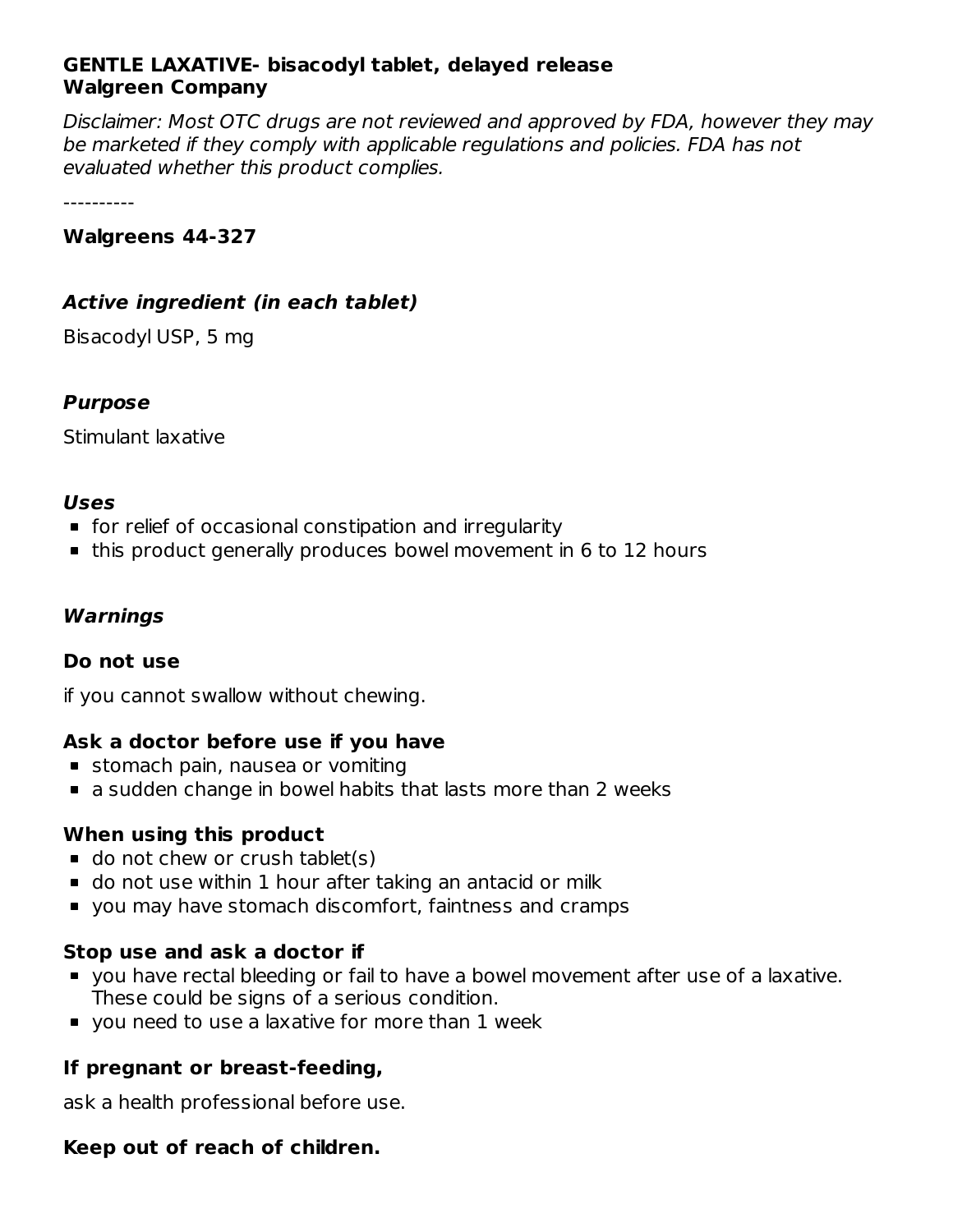In case of overdose, get medical help or contact a Poison Control Center right away.

# **Directions**

 $\blacksquare$  take with a glass of water

| adults and children 12 years<br>and over | take 1 to 3 tablets in a single<br>daily dose |
|------------------------------------------|-----------------------------------------------|
| children 6 to under 12 years             | take 1 tablet in a single daily<br>dose       |
| children under 6 years                   | ask a doctor                                  |

# **Other information**

- **TAMPER EVIDENT: DO NOT USE IF OUTER PACKAGE IS OPENED OR BLISTER IS TORN OR BROKEN**
- store at 25°C (77°F); excursions permitted between 15°-30°C (59°-86°F)
- avoid excessive humidity
- see end flap for expiration date and lot number

#### **Inactive ingredients**

acacia, ammonium hydroxide, calcium carbonate, carnauba wax, colloidal anhydrous silica, corn starch, D&C yellow #10 aluminum lake, FD&C yellow #6 aluminum lake, hypromellose, iron oxide black, lactose anhydrous, magnesium stearate, methylparaben, polydextrose, polyethylene glycol, polyvinyl acetate phthalate, povidone, propylene glycol, propylparaben, shellac glaze, simethicone, sodium alginate, sodium benzoate, sodium bicarbonate, stearic acid, sucrose, talc, titanium dioxide, triacetin, triethyl citrate

# **Questions or comments?**

**1-800-426-9391**

# **Principal Display Panel**

#### **Walgreens**

NDC 0363-0327-03

Compare to the active ingredient in Dulcolax® Laxative ††

WALGREENS PHARMACIST RECOMMENDED †

# **Gentle Laxative**

BISACODYL USP, 5 mg / STIMULANT LAXATIVE

Overnight Relief

• Easy to swallow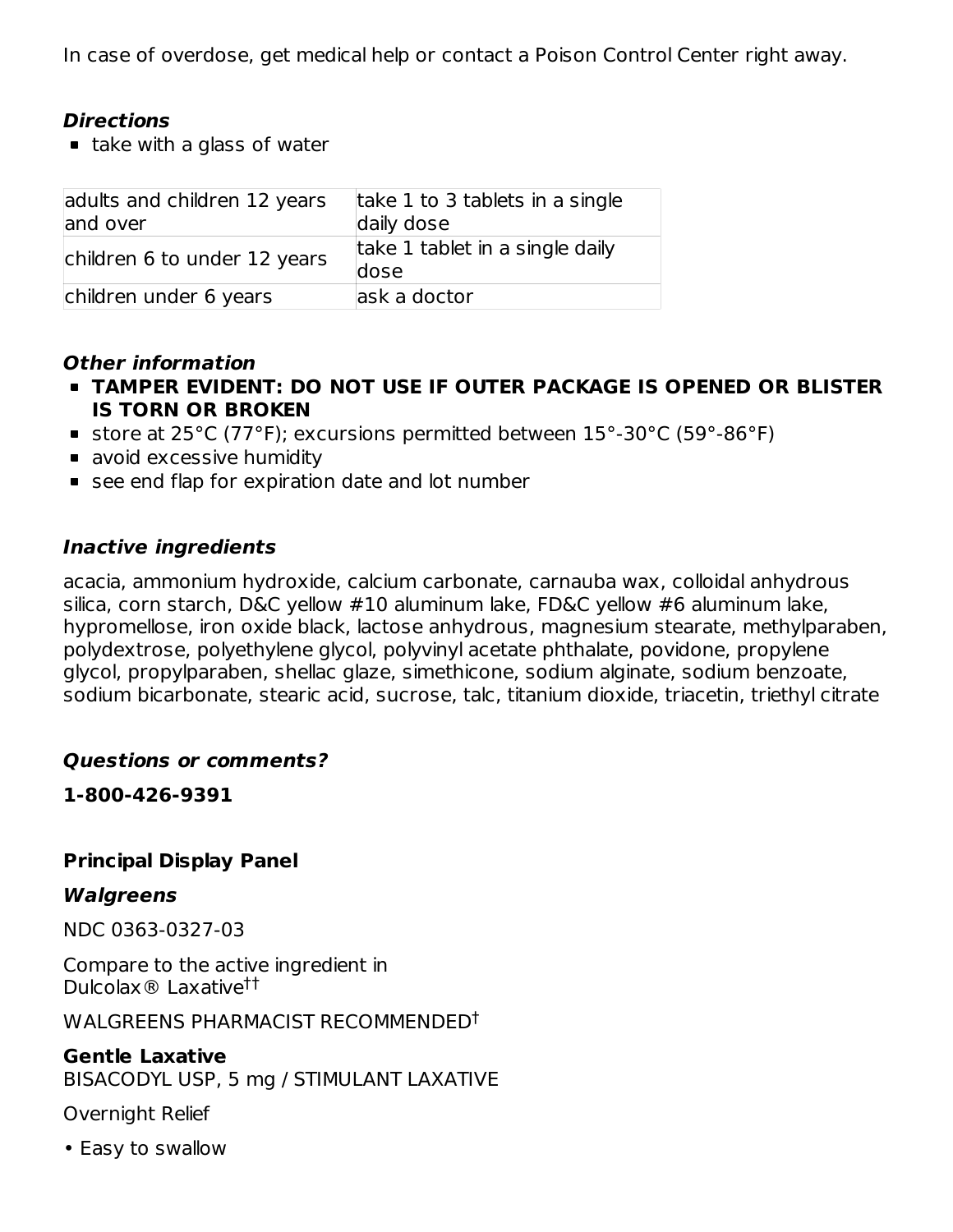**10** COMFORT-COATED **TABLETS** 

ACTUAL SIZE

#### **TAMPER EVIDENT: DO NOT USE IF PACKAGE IS OPENED OR IF BLISTER UNIT IS TORN, BROKEN OR SHOWS ANY SIGNS OF TAMPERING**

 $\dagger$ Our pharmacists recommend the Walgreens brand. We invite you to compare to national brands.

<sup>††</sup>This product is not manufactured or distributed by Sanofi-Aventis Deutschland GMBH, owner of the registered trademark Dulcolax® Laxative.

50844 ORG011932703

#### DISTRIBUTED BY: **WALGREEN CO. 200 WILMOT RD., DEERFIELD, IL 60015 100% SATISFACTION GUARANTEED**

walgreens.com ©2021 Walgreen Co.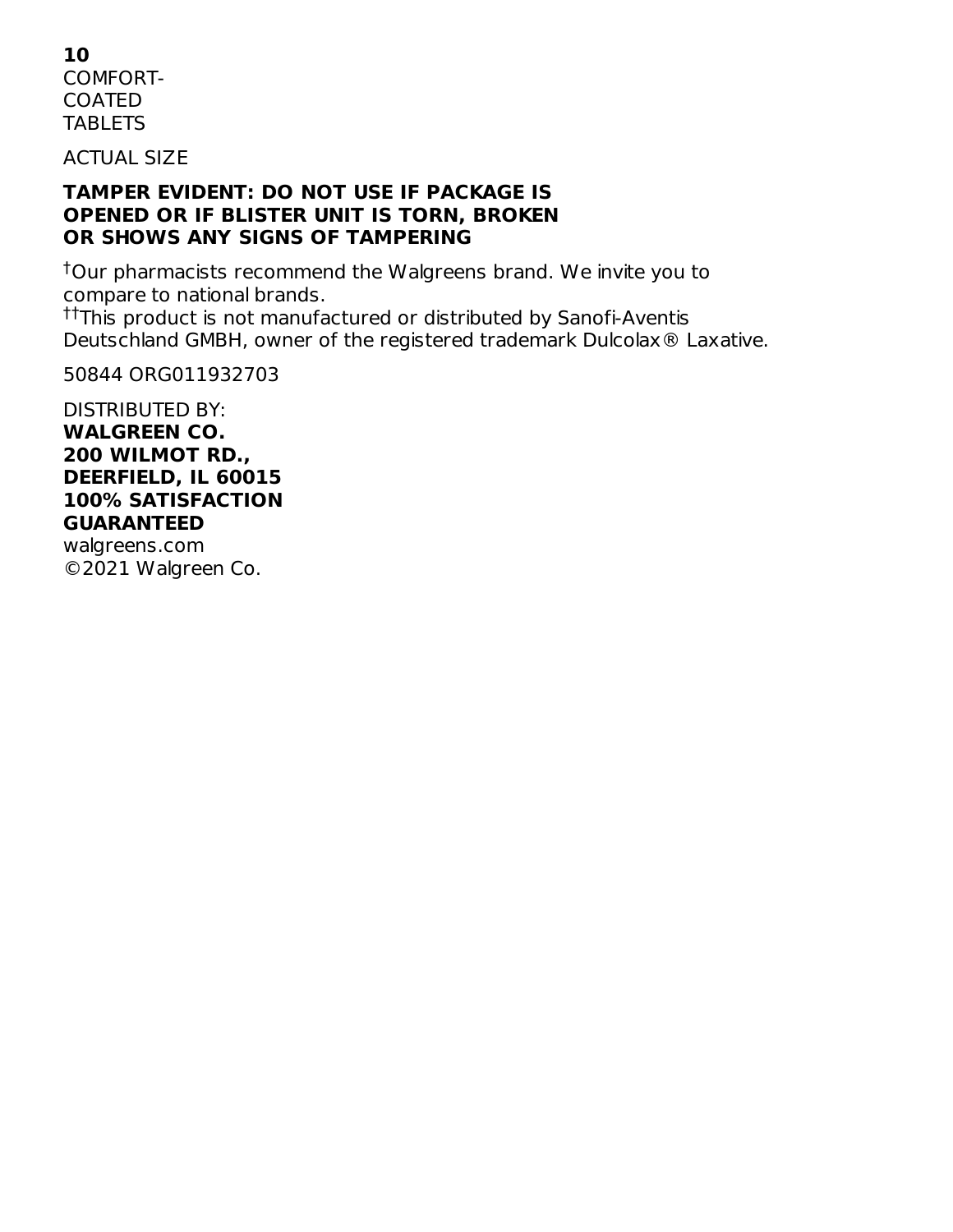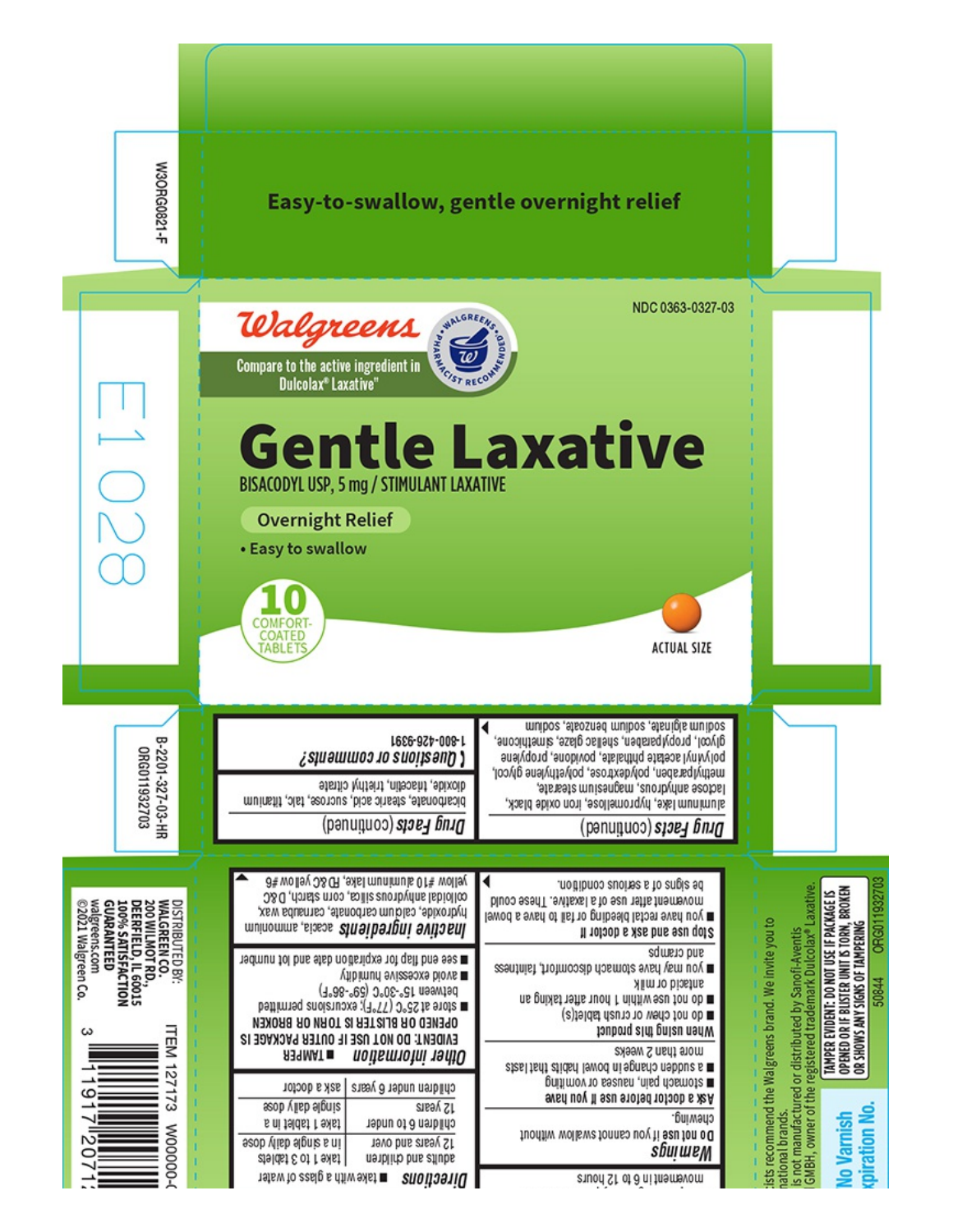

**Walgreens 44-327**

| <b>GENTLE LAXATIVE</b>                                                                        |                        |                           |                          |  |                 |  |
|-----------------------------------------------------------------------------------------------|------------------------|---------------------------|--------------------------|--|-----------------|--|
| bisacodyl tablet, delayed release                                                             |                        |                           |                          |  |                 |  |
|                                                                                               |                        |                           |                          |  |                 |  |
| <b>Product Information</b>                                                                    |                        |                           |                          |  |                 |  |
| <b>Product Type</b>                                                                           | HUMAN OTC DRUG         | <b>Item Code (Source)</b> |                          |  | NDC:0363-0327   |  |
| <b>Route of Administration</b>                                                                | ORAL                   |                           |                          |  |                 |  |
|                                                                                               |                        |                           |                          |  |                 |  |
|                                                                                               |                        |                           |                          |  |                 |  |
| <b>Active Ingredient/Active Moiety</b>                                                        |                        |                           |                          |  |                 |  |
|                                                                                               | <b>Ingredient Name</b> |                           | <b>Basis of Strength</b> |  | <b>Strength</b> |  |
| BISACODYL (UNII: 10X0709Y6I) (DEACETYLBISACODYL - UNII:R09078E41Y)                            |                        |                           | <b>BISACODYL</b>         |  | 5 <sub>mg</sub> |  |
|                                                                                               |                        |                           |                          |  |                 |  |
|                                                                                               |                        |                           |                          |  |                 |  |
| <b>Inactive Ingredients</b>                                                                   |                        |                           |                          |  |                 |  |
|                                                                                               | <b>Ingredient Name</b> |                           |                          |  | <b>Strength</b> |  |
| <b>ACACIA (UNII: 5C5403N26O)</b>                                                              |                        |                           |                          |  |                 |  |
| <b>AMMONIA (UNII: 5138Q19F1X)</b>                                                             |                        |                           |                          |  |                 |  |
| <b>CALCIUM CARBONATE (UNII: H0G9379FGK)</b>                                                   |                        |                           |                          |  |                 |  |
| <b>CARNAUBA WAX (UNII: R12CBM0EIZ)</b>                                                        |                        |                           |                          |  |                 |  |
| <b>SILICON DIOXIDE (UNII: ETJ7Z6XBU4)</b>                                                     |                        |                           |                          |  |                 |  |
| <b>STARCH, CORN (UNII: O8232NY3SJ)</b>                                                        |                        |                           |                          |  |                 |  |
| D&C YELLOW NO. 10 ALUMINUM LAKE (UNII: CQ3XH3DET6)                                            |                        |                           |                          |  |                 |  |
| FD&C YELLOW NO. 6 (UNII: H77VEI93A8)                                                          |                        |                           |                          |  |                 |  |
| HYPROMELLOSE, UNSPECIFIED (UNII: 3NXW29V3WO)                                                  |                        |                           |                          |  |                 |  |
| FERROSOFERRIC OXIDE (UNII: XM0M87F357)                                                        |                        |                           |                          |  |                 |  |
| <b>ANHYDROUS LACTOSE (UNII: 3SY5LH9PMK)</b>                                                   |                        |                           |                          |  |                 |  |
| <b>MAGNESIUM STEARATE (UNII: 70097M6I30)</b>                                                  |                        |                           |                          |  |                 |  |
| <b>METHYLPARABEN (UNII: A2I8C7HI9T)</b>                                                       |                        |                           |                          |  |                 |  |
| POLYDEXTROSE (UNII: VH2XOU12IE)                                                               |                        |                           |                          |  |                 |  |
| <b>POLYETHYLENE GLYCOL, UNSPECIFIED (UNII: 3WQ0SDWIA)</b>                                     |                        |                           |                          |  |                 |  |
| Polyvinyl Acetate Phthalate (UNII: 58QVG85GW3)                                                |                        |                           |                          |  |                 |  |
| <b>POVIDONE, UNSPECIFIED (UNII: FZ989GH94E)</b><br><b>PROPYLENE GLYCOL (UNII: 6DC9Q167V3)</b> |                        |                           |                          |  |                 |  |
| PROPYLPARABEN (UNII: Z8IX2SC1OH)                                                              |                        |                           |                          |  |                 |  |
| <b>SHELLAC</b> (UNII: 46N107B71O)                                                             |                        |                           |                          |  |                 |  |
| <b>DIMETHICONE</b> (UNII: 92RU3N3Y1O)                                                         |                        |                           |                          |  |                 |  |
| <b>WATER (UNII: 059QF0KO0R)</b>                                                               |                        |                           |                          |  |                 |  |
| <b>SODIUM ALGINATE (UNII: C269C4G2ZQ)</b>                                                     |                        |                           |                          |  |                 |  |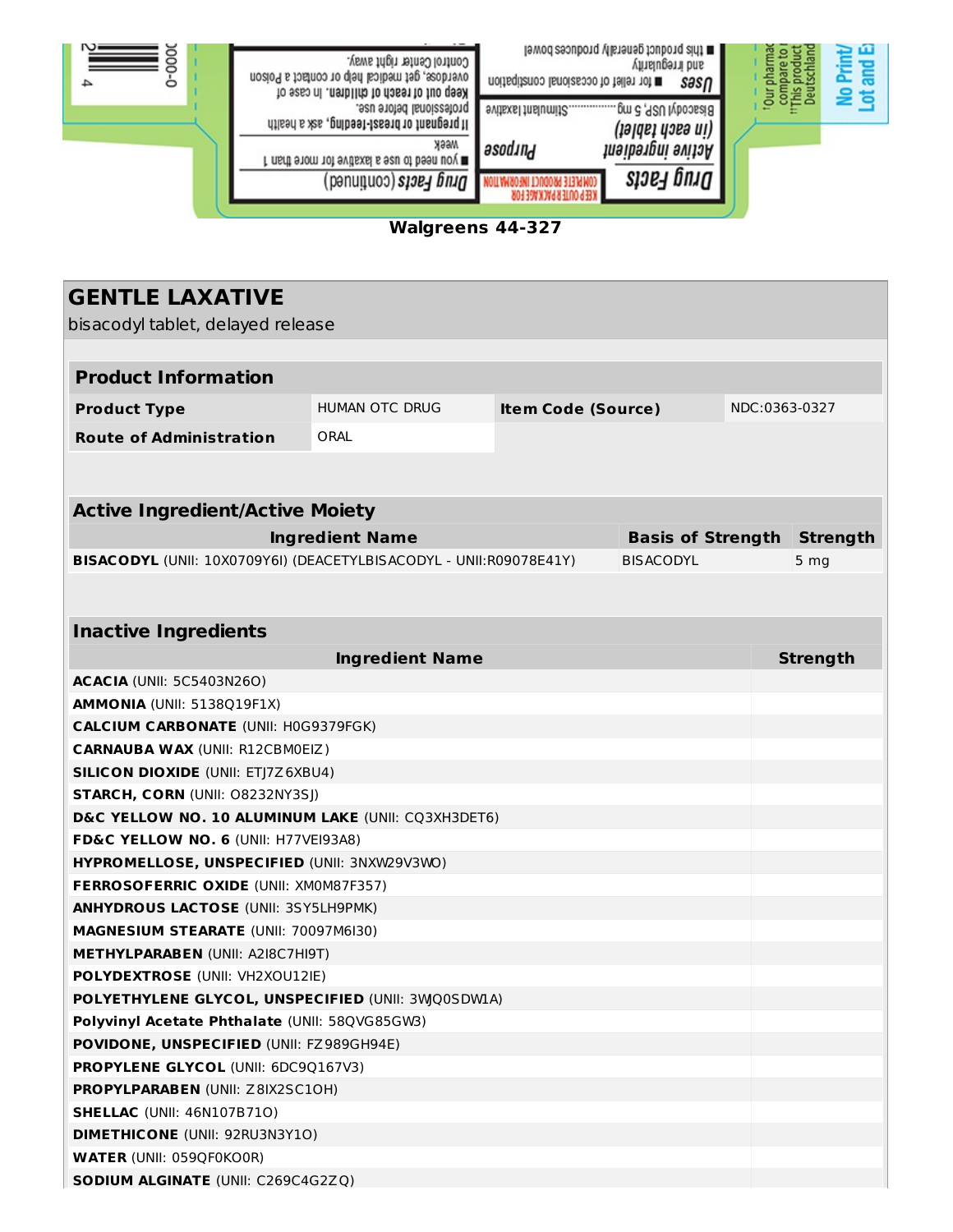| <b>SODIUM BENZOATE (UNII: OJ245FE5EU)</b>    |  |
|----------------------------------------------|--|
| <b>SODIUM BICARBONATE (UNII: 8MDF5V39QO)</b> |  |
| <b>STEARIC ACID (UNII: 4ELV7Z65AP)</b>       |  |
| <b>SUCROSE</b> (UNII: C151H8M554)            |  |
| <b>TALC</b> (UNII: 7SEV7J4R1U)               |  |
| <b>TITANIUM DIOXIDE (UNII: 15FIX9V2IP)</b>   |  |
| <b>TRIACETIN</b> (UNII: XHX3C3X673)          |  |
| <b>TRIETHYL CITRATE (UNII: 8Z96QXD6UM)</b>   |  |
|                                              |  |

#### **Product Characteristics Color Color Score Score Score Score no score Shape** ROUND **Size** 6mm **Flavor Imprint Code** 5 **Contains**

| <b>Packaging</b>        |                      |                                                                       |                                       |                              |  |
|-------------------------|----------------------|-----------------------------------------------------------------------|---------------------------------------|------------------------------|--|
| #                       | <b>Item Code</b>     | <b>Package Description</b>                                            | <b>Marketing Start</b><br><b>Date</b> | <b>Marketing End</b><br>Date |  |
| $\mathbf{1}$            | NDC:0363-<br>0327-03 | 1 in 1 CARTON                                                         | 03/25/2002                            |                              |  |
| 1                       |                      | 10 in 1 BLISTER PACK; Type 0: Not a Combination<br>Product            |                                       |                              |  |
| $\overline{\mathbf{z}}$ | NDC:0363-<br>0327-12 | 4 in 1 CARTON                                                         | 03/25/2002                            |                              |  |
| $\overline{2}$          |                      | 25 in 1 BLISTER PACK; Type 0: Not a Combination<br>Product            |                                       |                              |  |
| 3                       | NDC:0363-<br>0327-56 | 1 in 1 CARTON                                                         | 03/25/2002                            |                              |  |
| 3                       |                      | 25 in 1 BLISTER PACK; Type 0: Not a Combination<br>Product            |                                       |                              |  |
|                         | NDC:0363-<br>0327-06 | 200 in 1 BOTTLE, PLASTIC; Type 0: Not a<br><b>Combination Product</b> | 03/25/2002                            |                              |  |
|                         |                      |                                                                       |                                       |                              |  |
|                         |                      | Markating Information                                                 |                                       |                              |  |

#### **Marketing Information Marketing Category Application Number or Monograph Citation Marketing Start Date Marketing End Date** OTC monograph not final part334 03/25/2002

**Labeler -** Walgreen Company (008965063)

| <b>Establishment</b>    |                |               |                                         |  |
|-------------------------|----------------|---------------|-----------------------------------------|--|
| <b>Name</b>             | <b>Address</b> | <b>ID/FEI</b> | <b>Business Operations</b>              |  |
| LNK International, Inc. |                | 038154464     | manufacture(0363-0327), pack(0363-0327) |  |
|                         |                |               |                                         |  |

| <b>Establishment</b> |
|----------------------|
|----------------------|